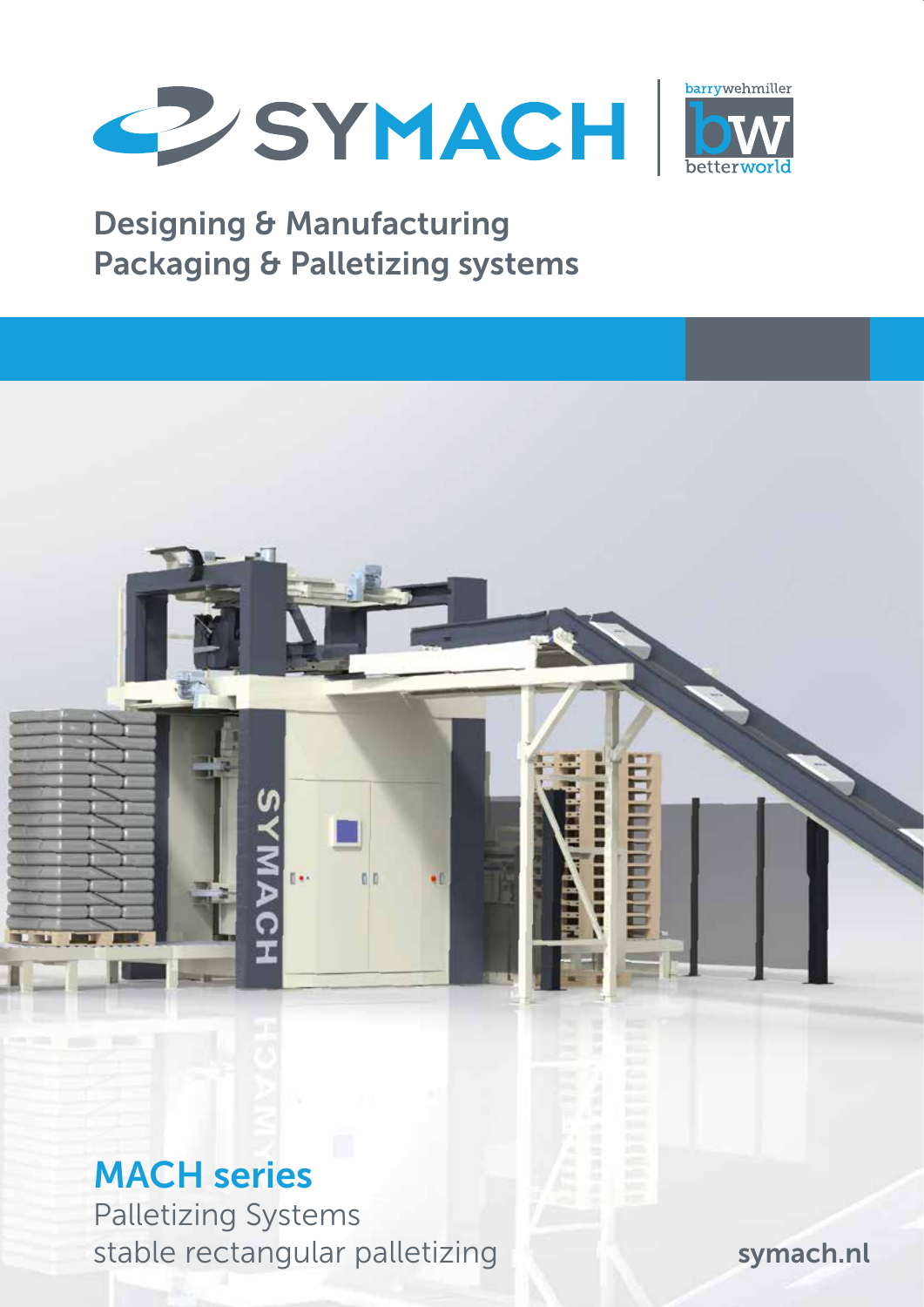

# About SYMACH

SYMACH develops and manufactures palletizers and bag-filling machines that are optimally suited to your business activities. Our products enable us to lay the foundations for efficient, flexible logistics processes.

We build our packaging machines and palletizers based on years of experience and an innovative understanding of the available options. The result: customized modular design, exceptional reliability and excellent performance in terms of speed and quality.

We give our customers a head start and create value for people and companies. We build the optimum solution for you with the utmost care and motivation. Companies from all over the world choose SYMACH from a wide range of sectors, from the agricultural food sector to the industrial and chemical industry. They choose our custom-made solutions for the packing of granules and complete end-of-line systems for bags, boxes and crates.

Our service engineers ensure the machines are well maintained. This ranges from preventative maintenance to lightning-fast repairs in the event of an emergency. You can rely on us. Our palletizers and bag-filling machines are critical in ensuring reliable business operations and optimum efficiency.

#### BW Flexible Systems

Netherlands based SYMACH is a Barry-Wehmiller Flexible Systems company, a global manufacturer of packaging systems that fill and bag thousands of food and nonfood products.







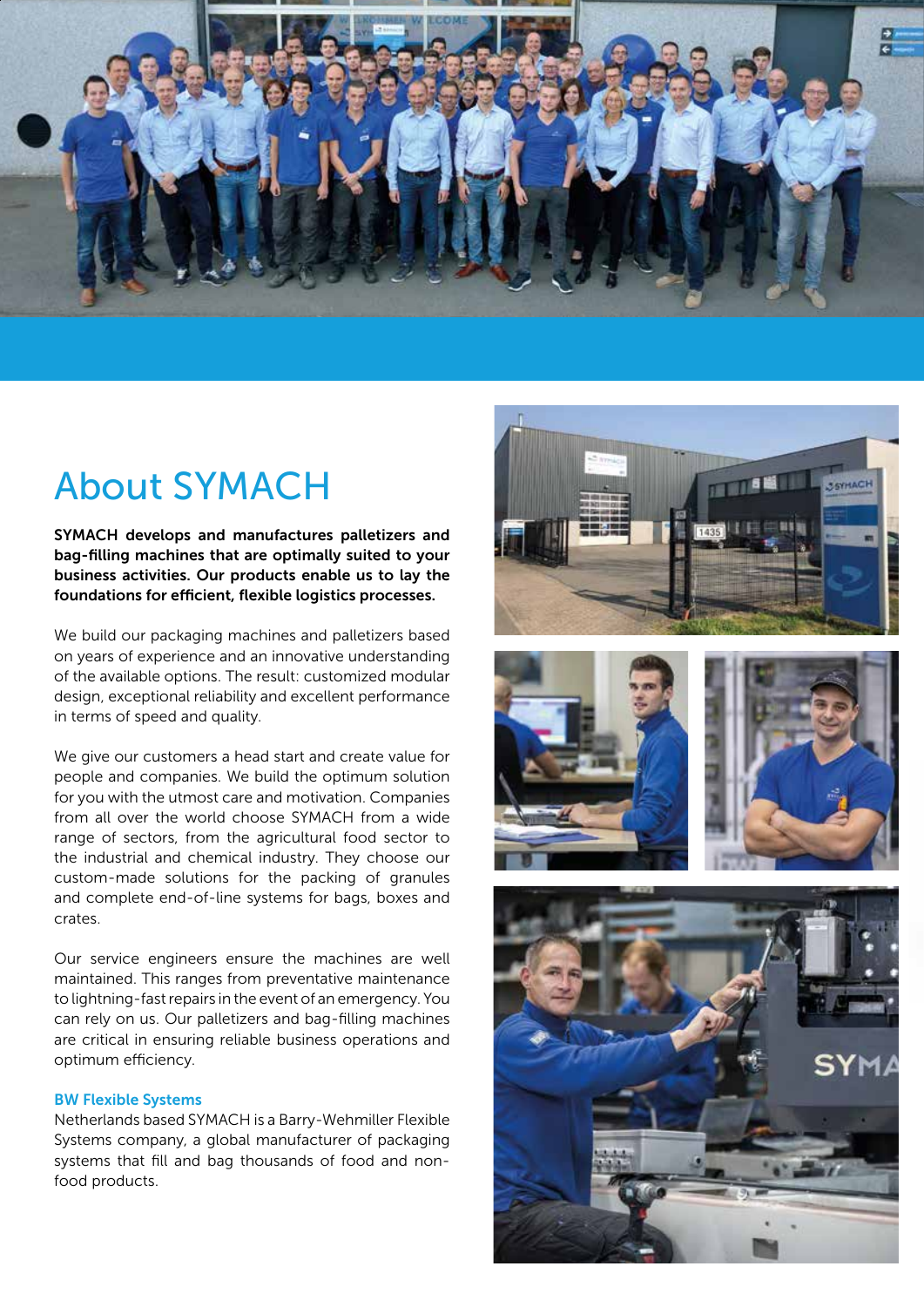### Packaging & Palletizing

# High-quality Palletizing Machines

The philosophy of SYMACH is that any palletizer model should perform the same way and should therefore be capable of producing the same level of stacking quality, independent of the speed. Flexibility of the system is considered one of the main requirements. Unlike most other palletizing systems, such as the traditional gantry systems or bag grippers, the SYMACH palletizer will stack any bag, regardless of type, individually with overlap, to ensure a neat stable pallet.

#### Unique product-friendly

A unique and important feature of the SYMACH palletizers is the manipulator. Its handles each bag individually. Traditional slide valve systems or grippers occasionally stack inaccurately or even damage the packaging. Due to our product-friendly method these problems have finally become a thing of the past. The bags glide horizontally into the manipulator over a smooth surface. Once inside, the bags are stopped by a fixed final partition and carefully centered by centering

plates. Thus, the position of the bag in the manipulator is secured and the bag is released exactly over the programmed position. This method enables one to stack very accurately and with overlaps. Our experience with agricultural products has taught us that this stacking method guarantees the best stability. Of course, other stacking methods are also possible, the manipulator enables customers to realize the most diverse stacking patterns.

### Industries served:

1 2 3 4 5 6 7 8 9 10 11 12 14 13 • Animal feed • Aquafeed • Carrots • Cat litter • Charcoal • Cocoa • Fertilizer • Flour • Grains & seed **Granules** • Gravel **Nuts** 

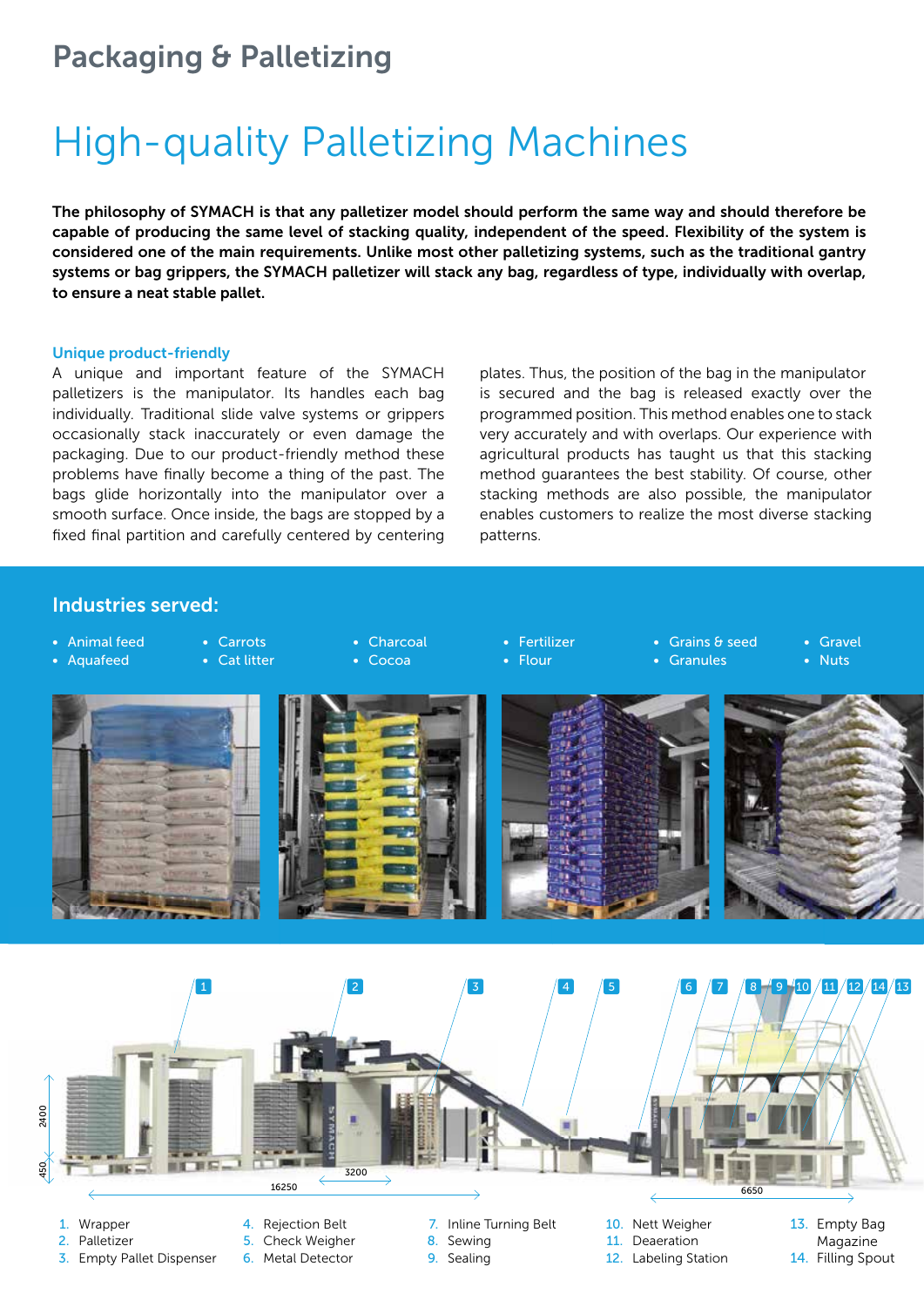

# Important Features

- Intuitive drag & drop operation
- Product-friendly handling
- Overlapping of bags
- Straight stacking without product overhang
- High efficiency >95%
- Low maintenance

#### Hybrid Multi head

The optional hybrid head is a multifunctional design for bags, bundles, cases, cartons and crates: the centralizing unit places any type of carton or crate precisely on a pallet without the drop that is used when stacking bags. The unique design of the head of the SYMACH palletizer, in combination with the user-friendly intuitive machine software enables customers to program to a variety of stacking patterns.

#### **Options**

Each model of the SYMACH Palletizer range can be equipped with several options to dedicate the machine for a specific job, or with a combination of options that make the machine even more multifunctional and versatile.



#### Stacking cage

The stacking cage, though optional, is almost always selected because of its added value. It prevents overlapping stacked bags from gliding off one another, which would cause the load to extend beyond the pallet. By completely enclosing the bags when stacking them onto the pallet, the gliding of the bags is prevented. Thus, the load maintains the desired measurements and has a nice tight appearance.

#### Market and Customer requirements

Markets and customers can require different options such as:

- slip sheet dispensers for paper or plastic, pre-cut or from a roll, for bottom of pallet or as intermediary sheet
- Pallet tray formers wich forms blanks to pallet trays and dispenses to an empty pallet
- check weighing
- metal detection
- bag ejection systems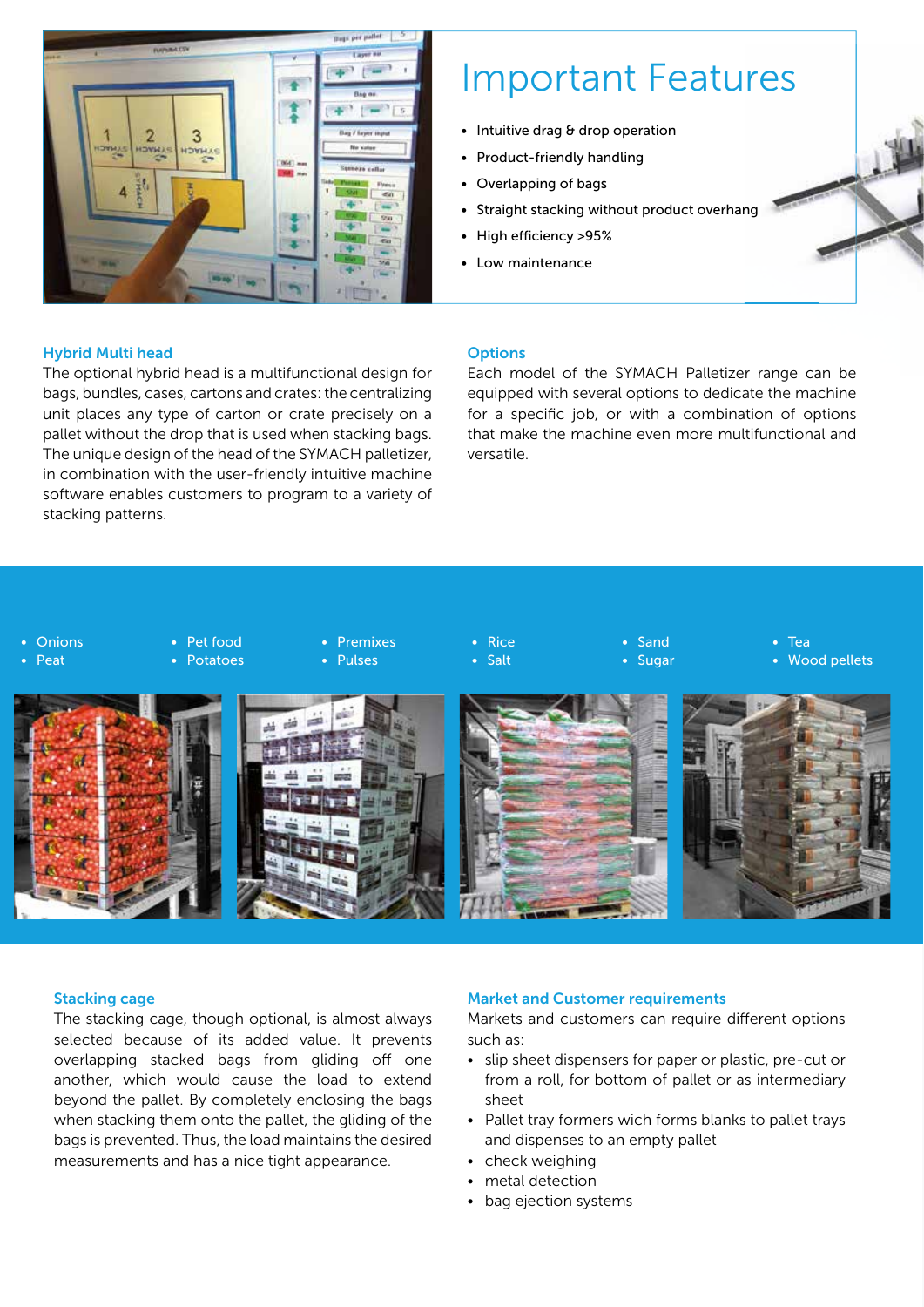

# Pallet securing & Pallet transport

### SYMACH manufactures a wide variety of standard machines for pallet securing and pallet transport.

- Wrapping machines, single or double rotating arm or turntable for stretch net and film or even craft and net; to secure the pallet for transport with a unique clipping unit.
- Top sheet dispenser; dustproof or rainproof.
- Corner board applicator and strapping machines; to place protective corners and straps around the finished pallet.
- Pallet label applicator; to be integrated with a SYMACH wrapping machine and apply non-adhesive labels.
- Pallet transport; pallet shuttle transfer cart, roller or chain conveyors, turntables, empty pallet dispensers for one or for flexible use of different pallet sizes, pallet double stacker.

#### Research and Development

In every packing station, the palletizer has become a key component that requires a certain level of customization.

At SYMACH, a team of engineers work close together to innovate and develop the mechanical and software applications that the market dictates.

Your customers demand high quality presentation. Packaging materials are constantly changing and whether you are dealing with bags of pet food, grass seed, potatoes or cartons of delicate product, SYMACH is here to help, to listen to your needs and work with you to custom build a solution for new and existing machines.



### Palletizing capacity